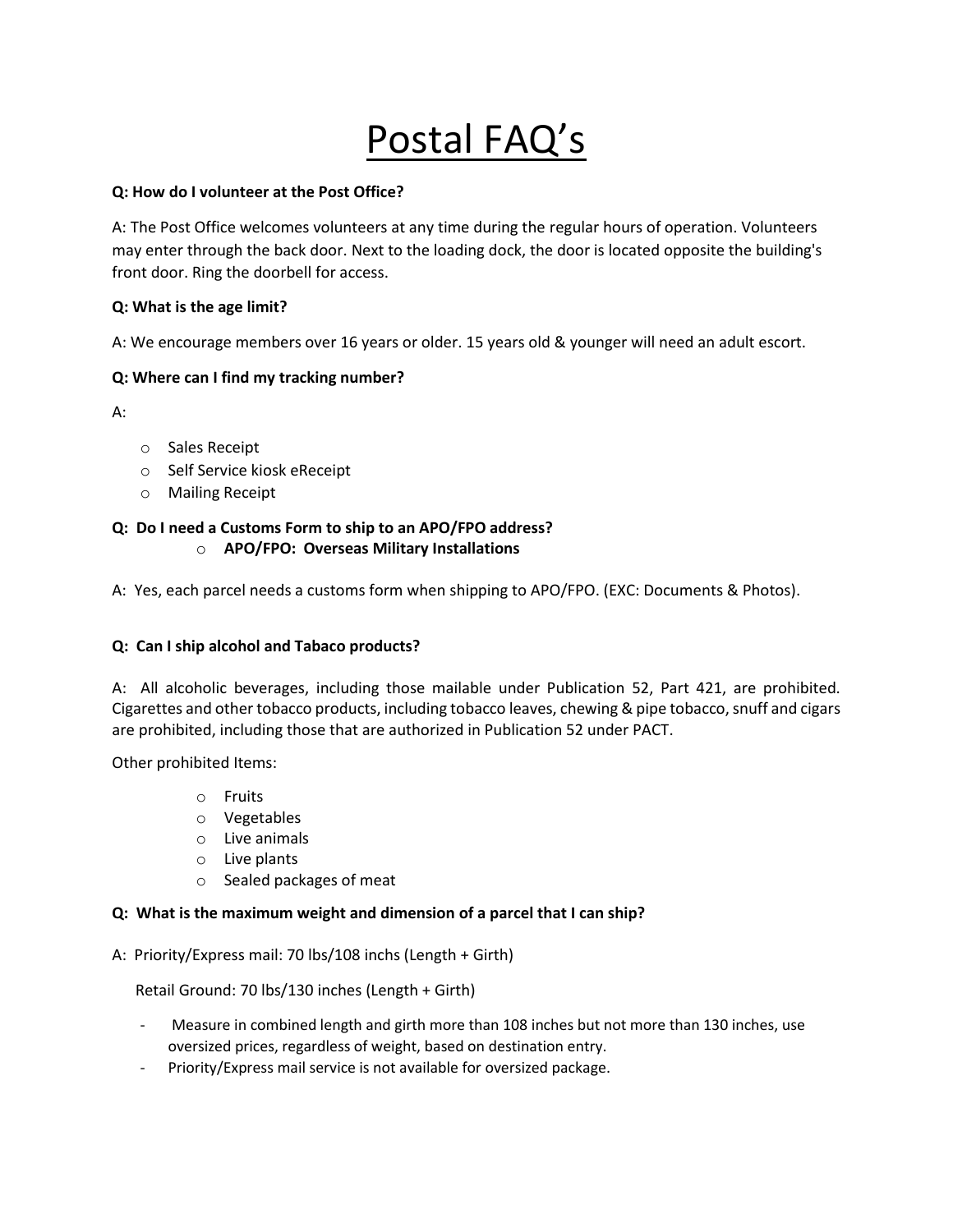## **Q: What is "Military Postal Service (MPS)" free mail service?**

A: MPS is free mail service for all APO/FPO users to send mail between general overseas military installations.

## **Q: Can I use the base Post Office for my personally-owned business?**

A:No. Operating a business or conducting activities associated with running a business (e.g., eBay store with MPO address; mail order businesses; shipping supplies, equipment, or merchandise for a physical or home-based store) are prohibited within the Military Postal System. Please use the local Japanese Post Office or system for business mail.

**Reference:** DOD 4525.6-M – DOD Postal Manual and DOD 4525.9 – PACAF AIRPS/PO Postal Guidance Memorandum for the Postal Mission of the Pacific Air Forces.

## **Q: How should official mail be addressed?**

## A: **OFFICIAL BUSINESS**

NAME: First Last

UNIT: 374 XXXXX

APO, AP 9632**8**

## **Q: How should personal mail be addressed?**

## A: **FIRST LAST NAME**

PSC 78, BOX XXX

APO, AP 96326

## **Q: How can someone pick up my mail on my behalf if I have to TDY, on leave, or am in quarantine?**

A: Option 1: Complete a power of attorney with the legal office.

Option 2: Your First Sergeant can visit the customer service center to fill out a form 3801, which authorizes the First Sergeant to pick up parcels on your behalf.

## **Q: What is the Japanese postal address and what is address do I use when ordering from a local company (e.g. Amazon Japan)?**

A: Name: First and last Telephone: Box# xxxx Yokota Air Base, Fussa Tokyo 197-0001